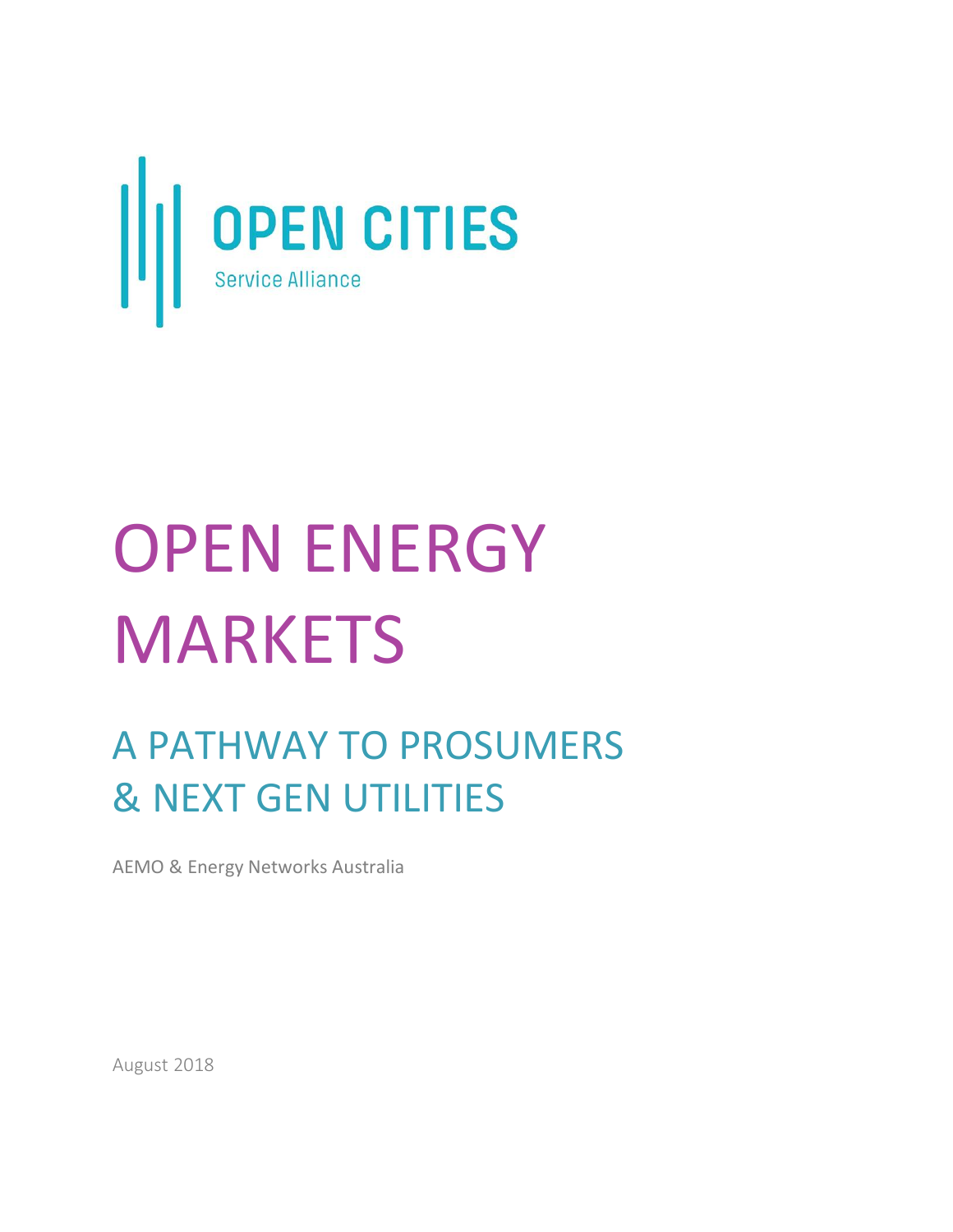# CONTENTS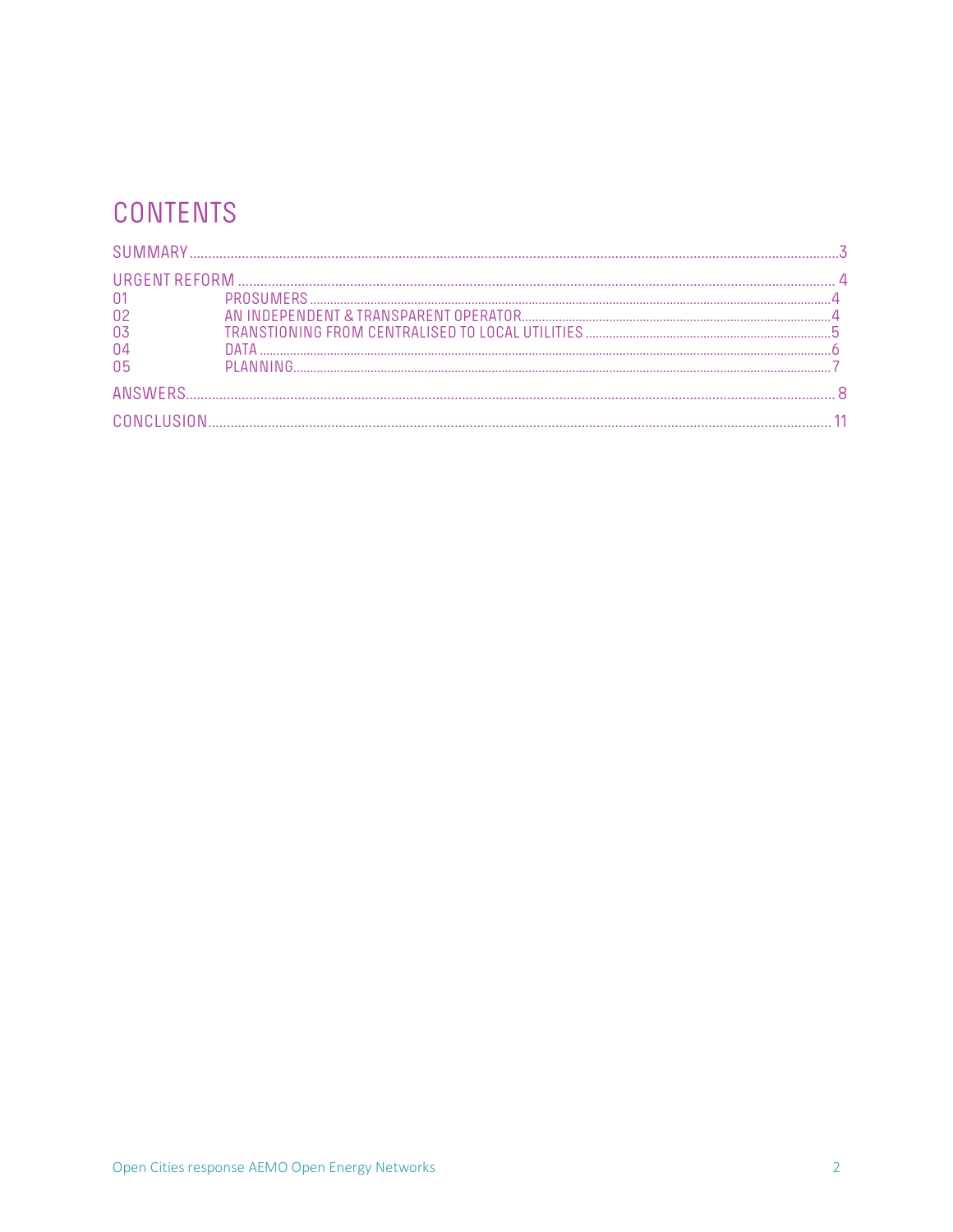## **SUMMARY**

The rapid convergence of utility and mobility solutions enabled by new emerging business models, next generation digital technologies including Internet of Things (IoT), data analytics, AI and Blockchain, is future-proofing economies around the world, delivering liveability, sustainability and resilience, and importantly putting downward pressure on utility bills and infrastructure costs.

Open Cities welcomes AEMO and Australian Energy Networks foresight in instigating this crucial review. We welcome the opportunity to participate and hope it results in urgent action to establish a two-way grid and prosumer market underpinned by sustainability and self-sufficiency. Self-sufficiency is defined by the ability of people, communities and businesses to own renewable energy infrastructure themselves, going beyond bill reduction to revenue generation.

Australia's last century siloed utility approaches are not embracing this future. The policy, regulation and market settings remain backward focused and do not reflect technological advancements or peoples' changing needs.

Yet despite the historic unstable energy policy, Next-Gen utilities and energy providers are forging ahead in precincts to build a sustainable energy future that enables people get free energy from the sun, reuse their waste, and importantly own renewable energy infrastructure themselves – rather than a handful of companies.

Policy and regulatory leadership is required to shape our energy markets to create a two-way grid and enable a prosumer market. This means Australia's energy networks must be modernised – they are currently geared to support aging and monopolised business approaches. They are not implementing best practice fast enough and are shutting out innovation and prosumer autonomy. This is because their business models do not allow more agile approaches.

It is essential new markets and business models are catalysed, enabling competition and innovation. This is only achievable with an independent market operator overseeing the activities of existing networks, setting the terms for and rules of engagement with Next-Gen utilities, prosumers, microgrids, and emerging technologies.

Open Cities would like to see an Independent DSO, separate from AEMO and the distribution utility, working not just with the distribution utility but with these market participants to derive change.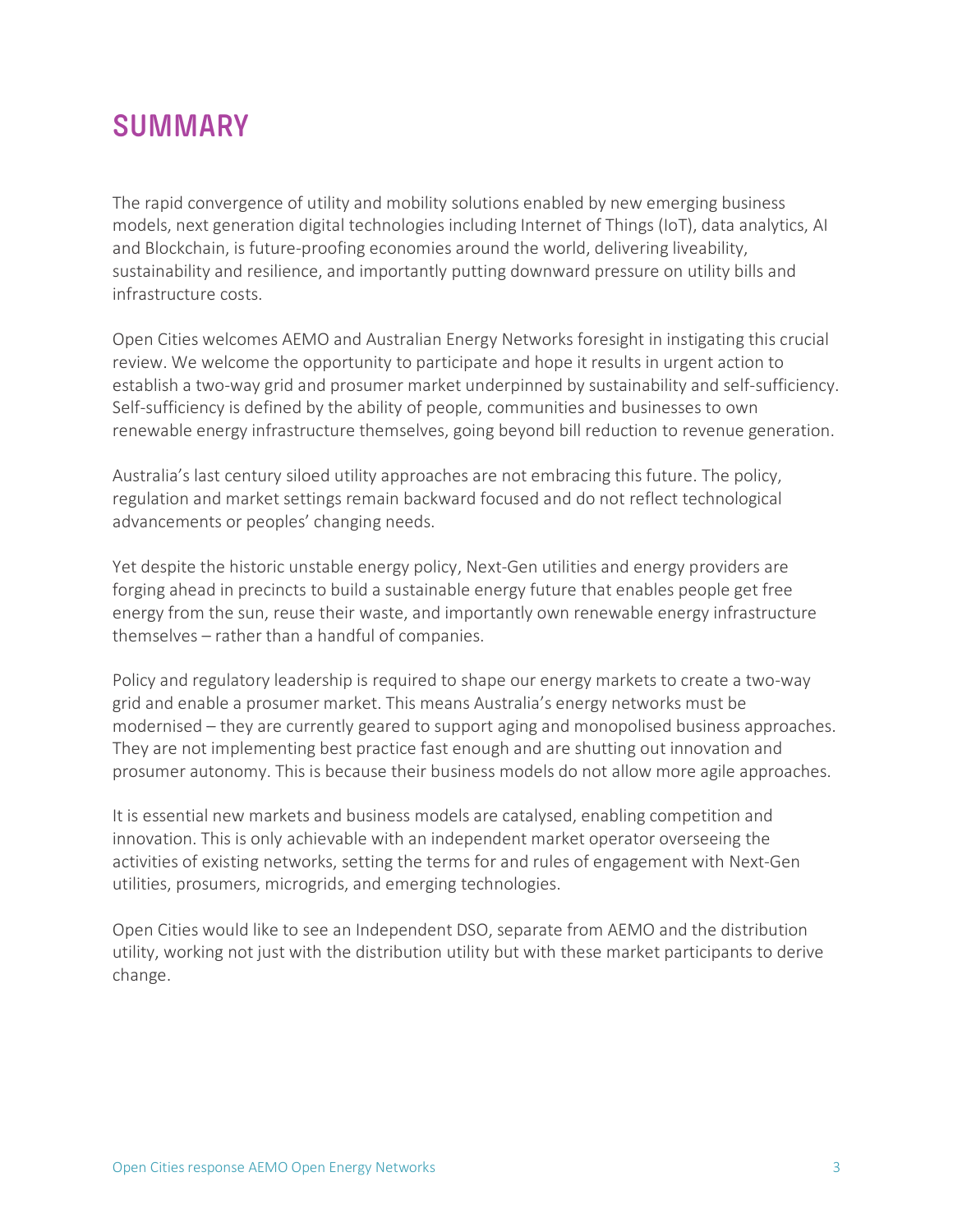# **URGENT REFORM**

#### **01 PROSUMERS**

The rise of prosumers (consumer and producer) is being enabled by innovation, smart apps, and IoT. While the term energy prosumer is a familiar one used to describe those producing their own energy and consuming it, the prosumer tag is starting to apply to customers in the digital, mobility and water and waste markets. The rise of prosumers highlights an exciting trend in utility /mobility convergence. These emerging technologies are driving economic development, protecting the environment and putting downward pressure on pricing while providing more choice in the market. Prosumers will also catalyse greater competition and productivity in these markets.

RECOMMENDATION 1: AEMO develop an energy prosumer framework - that is also supported by prosumer rights policy and legislation - to enable renewable energy market participation and ownership by people, families businesses.

#### **02 AN INDEPENDENT & TRANSPARENT OPERATOR**

Currently there is no independent oversight over network behaviour. For example network providers are not putting in place agreed inverter frameworks to manage active and passive DER opportunities despite having forced inverter technologies to be certified to standards that have these functionalities inbuilt.

In addition, AEMO is the only party providing transparent information to the market around state-based price signals, however to truly unlock the potential of active and passive DER opportunities the level of detail needs to go down to the street level. This level can not be achieved without an independent operator that holds all DNSP's and TNSP's accountable to provide reliable and transparent price signals to help manage capacity and voltage.

Networks have their own monopolistic discretionary powers to curtail solar adoption or restrict market participation as they see fit. An independent body is urgently required to oversees the exercising of this discretion and direct the market to a prosumers-led outcomes.

RECOMMENDATION 2: Establish an independent DSO urgently to reframe the market with prosumers rights informing market structure and operation.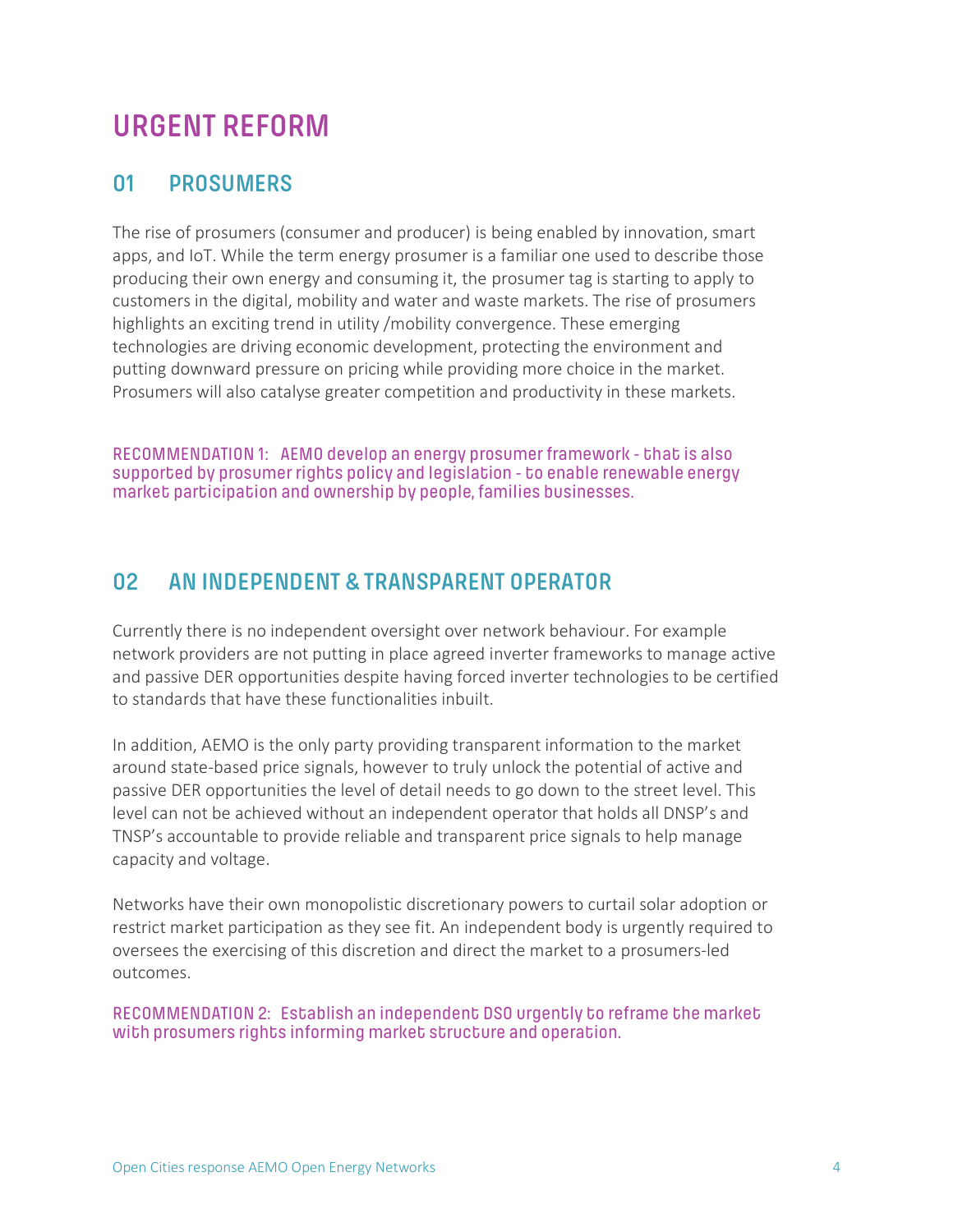### **03 TRANSTIONING FROM CENTRALISED TO LOCAL UTILITIES**

Australia needs to transition to a renewable future from the ground up. Technologies are enabling new services and lower costs for local renewable energy generation, enabling homeowners, businesses and industrial sites to embrace and lead the zero carbon market.

The zero carbon energy revolution will be here in the next 18 to 24 months despite an historical lack of stable energy policy, because businesses are leading the transition. Connected microgrids with renewable energy generation need to be enabled in new developments where they increase grid stability.

While Energy Networks Australia and CSIRO have costed the benefit of optimization and coordination of DER at the distribution level, what is missing in this modelling is the value of Next-Gen utilities and how the network should respond to their emerging technologies. Legacy networks must respond to innovation and alter their business models to accommodate change and enable access. This includes solutions to limitations including:

- 1. Managing the voltage in local area
- 2. Managing the capacity in fault current rating of equipment
- 3. Power flow between the different nodes the network needs to manage

In addition, single integrated platform is also incredibly critical however again under the current market structure it is going to be available almost exclusively to the retailers who will willingly pass on the benefits of the price signals being provided. Urgent consideration needs to be given to the following:

RECOMMENDATION 3: AEMO work with Open Cities on costing the benefit of local generation from Next-Gen utilities / microgrids and how the network should respond to emerging technologies with new infrastructure and solutions. Open Cities would be an invaluable emerging business models expert on AEMO's panel.

RECOMMENDATION 4: Recognition that local renewable energy generation has a network benefit which the generator should be paid for. (For example, via a Network Benefit payment similar to that in the UK.)

RECOMMENDATION 5: Prioritising and fast-tracking grid connections within two months for local renewable energy with storage that increases grid stability, instead of the current average of 3 to 4 months.

RECOMMENDATION 6: Enabling microgrids by 2021 with the provision of energy and water data gateway metres for new communities. *(A deeper understanding of the water energy nexus is required by regulators.)*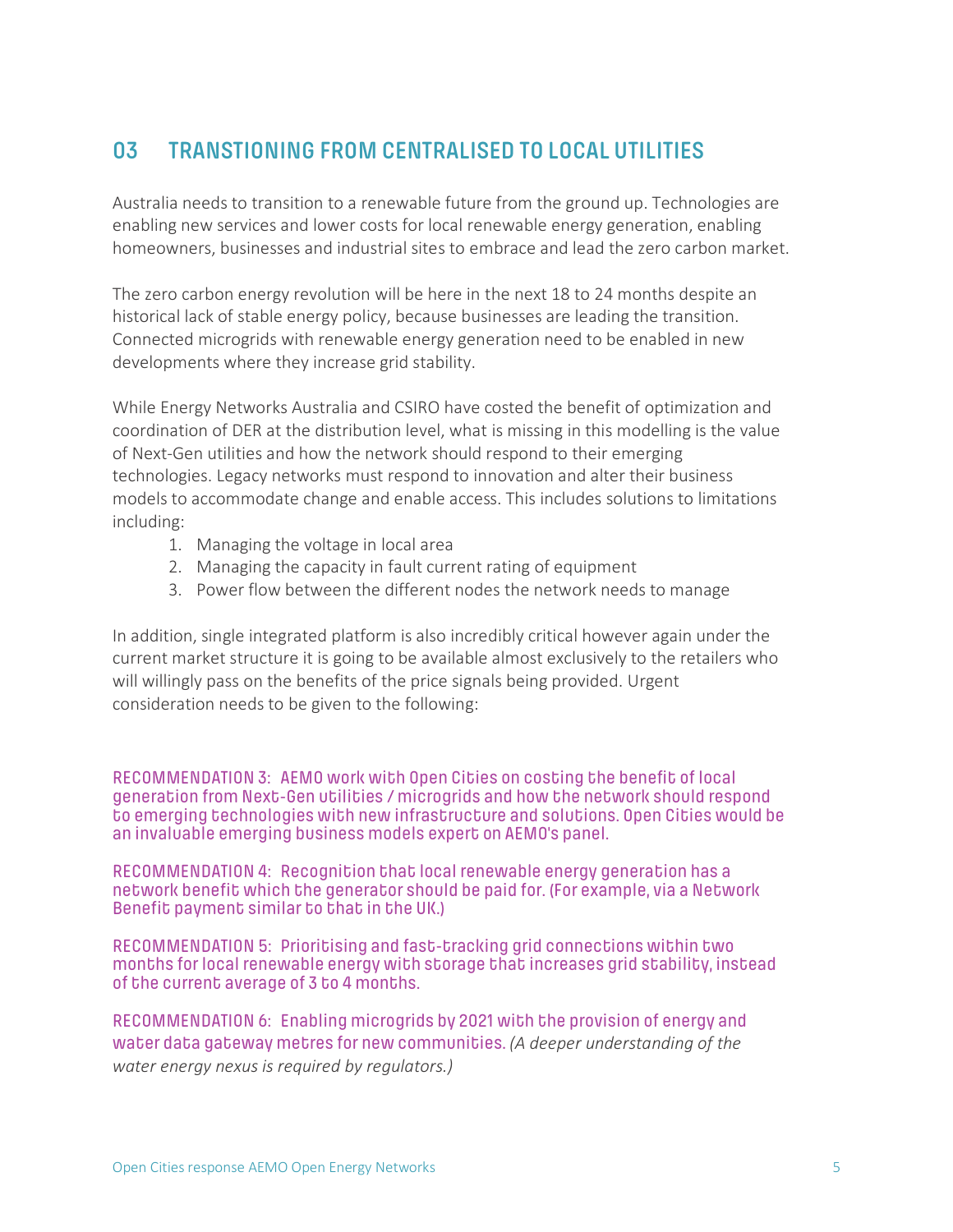RECOMMENDATION 7: Establishing transparent pricing that values the broader benefits of renewable energy and storage installed in local zone substations beyond state-based price signals.

RECOMMENDATION 8: Introducing new classifications of retailers to facilitate peer to peer trading of smaller more frequent transactions.

RECOMMENDATION 9: AEMO should evaluate the results of its DER trials to see the evidence of market failure around large scale feed-in tariffs.

RECOMMENDATION 10: AEMO should work with Next-Gen energy utilities to prioritise value streams into the future.

RECOMMENDATION 11: Market participants along with the growing number of large market customers should access swaps reliably.

#### **04 DATA**

Open Cities is also concerned that a lack of data from Next-Gen utilities and infrastructure coupled with extensive data on centralised business models is distorting assumptions. For example, there are assumptions that coordinating distributed resources is required to alleviate challenges to the system. Open Cities would like to work with AEMO on real examples that are then castegorised and applied back to scenarios.

There are also assumptions around cost rises that Open Cities believes need to be tested. Network charges on electricity bills may not rise as networks invest to facilitate higher DER. Augmentation savings may in fact alleviate impacts of networks costs eg microgrids and solar. It is essential AEMO not just anchor debate on existing business models but undertake data collection through pilots or partnerships that inform policy / regulatory design.

RECOMMENDATION 12: Open Cities recommends AEMO delay locking in detailed technical solutions that benefit existing monopoly networks as this will be to the detriment of prosumers.

RECOMMENDATION 13: Open Cities would like to work with AEMO on data collection and pilots to better inform key policy assumptions.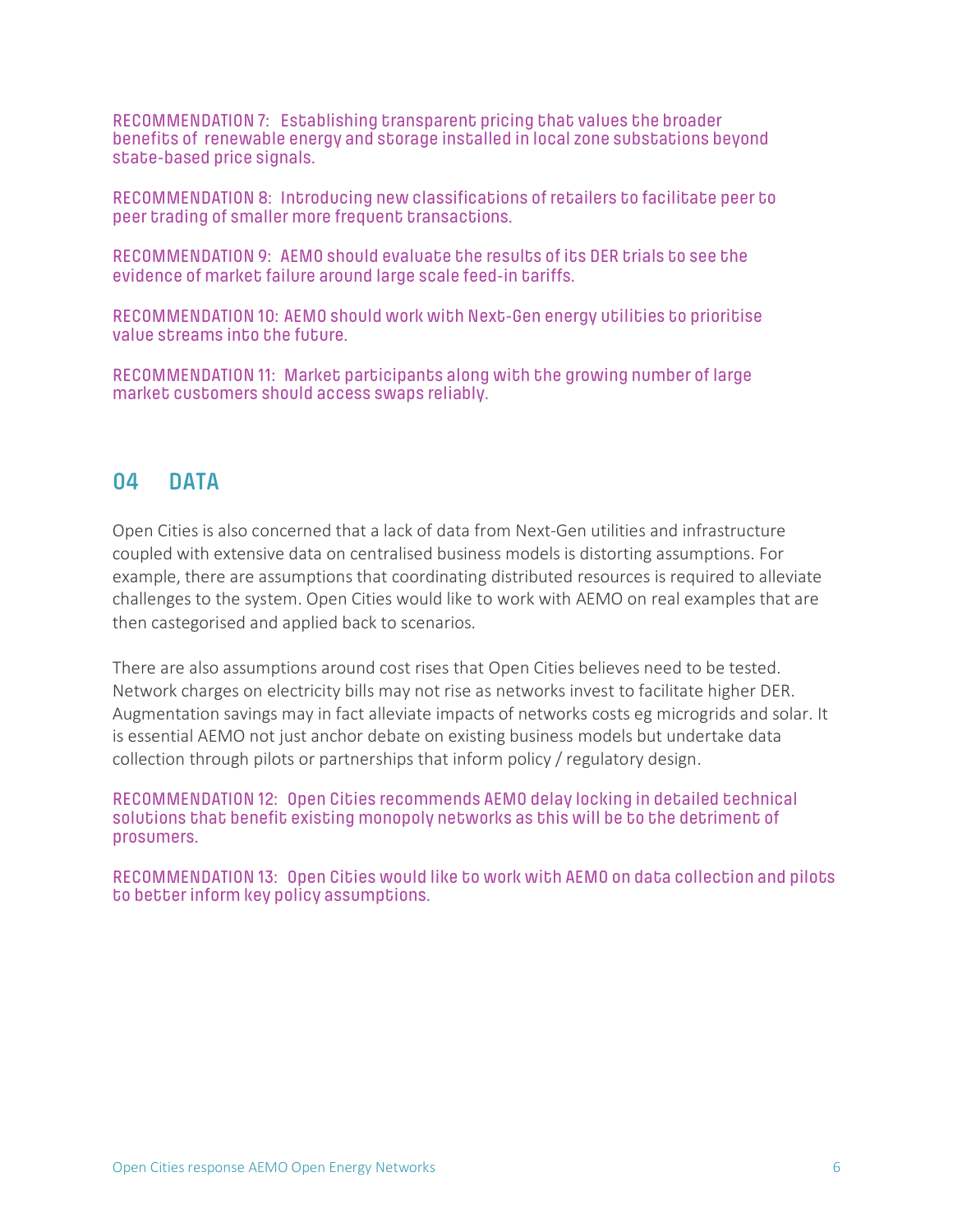#### **05 PLANNING**

#### **PLANNING GATEWAY CHANGES**

At the moment, only centralised energy utilities participate in utility planning for new communities. Decentralised or local solutions including microgrids, renewable energy generation, batteries, micro trigen, organic waste to energy (biogas) hydrogen and other solutions - are not part of the panning gateway processes. They are shut out of new growth.

Only registered *'Public Authorities'* are entitled to participate in planning gateway processes with developers and NSW Planning. While private companies are listed under the *'Public Authorities'* schedule, licensed local utilities are not. This means decentralised energy providers along with their solutions are shut out, entrenching BAU utility choices and blocking faster, cheaper and more innovative ways to release land.

For example, a key barrier to local generation is the inability to achieve cross boundary supply when land is subdivided. State law prohibits the carrying of power across Torrens title boundaries if you are a non-public authority. These planning matters are critical barriers preventing transition in new growth areas and they require attention from AEMO and policy makers.

RECOMMENDATION 14:Next-Gen local renewable energy solutions should be mandated in new growth areas, ensuring network providers provide flexible and innovative servicing designed with innovators.

RECOMMENDATION 15:Enabling next generation local utility providers to have a seat at the State and local policy and planning tables in the development of new communities.

RECOMMENDATION 16: Amendment to the Environmental Planning and Assessment Regulation 2000 (NSW) (EP&A Reg) prescribing licensed precinct energy utilities with embedded generation, as a 'public authority'.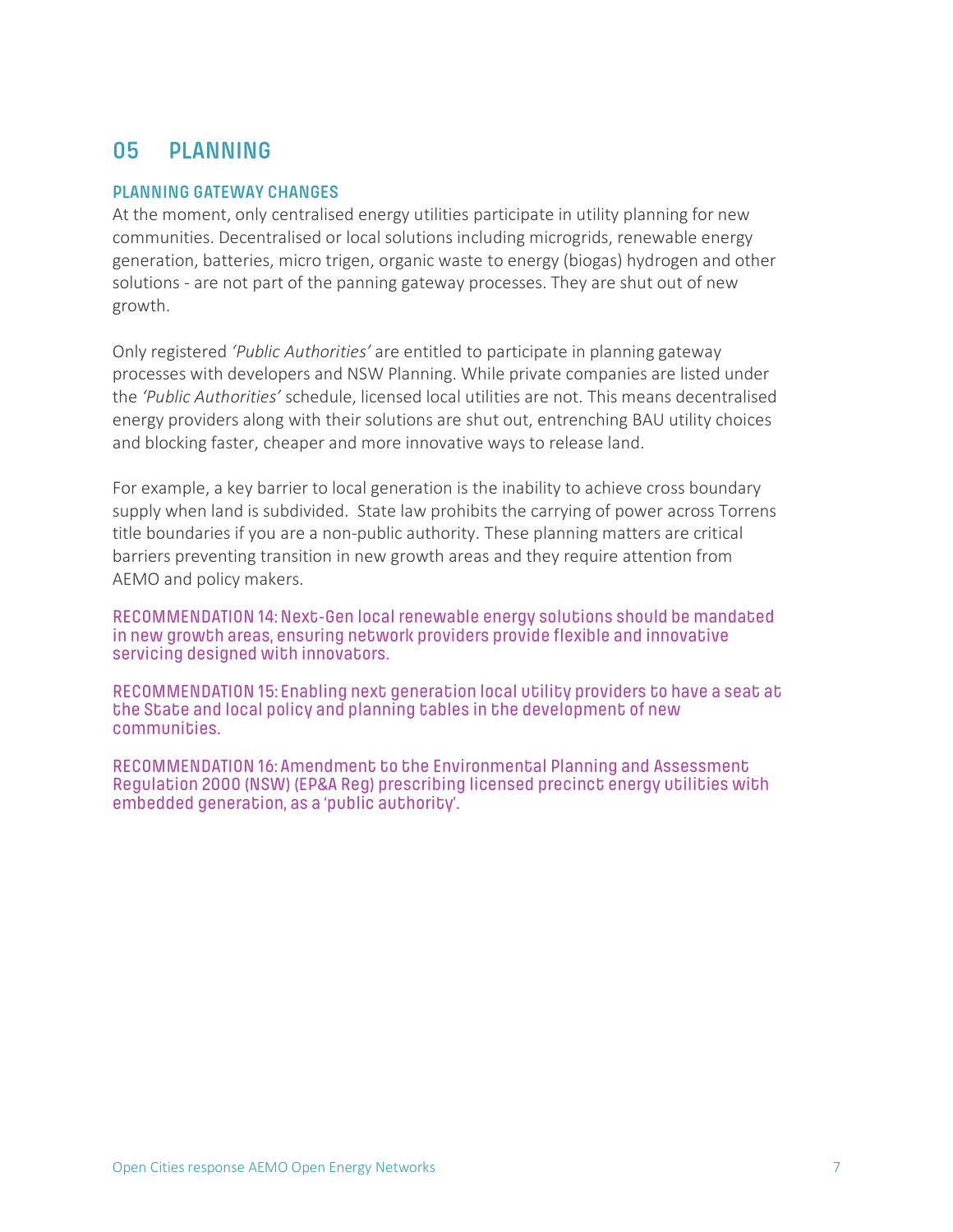# **ANSWERS**

#### Pathways for DER to provide value

1. Are these sources of value comprehensive and do they represent a suitable set of key use-cases to test potential value release mechanisms?

Yes, they do they represent the most common use-cases. The fact that there are so few passive value streams in comparison to available advanced inverter technology, is very disappointing. This reflects a failure of the current market. Two out of four are not applicable to the whole market, they are only applicable to large market participants, highlighting the need for a higher level of detail in price signals to allow smaller but aggregated businesses to participate in this market

The current method in which passive DER is priced only incentivizes self-consumption. This needs to change in order to create a bidirectional grid that rewards the prosumer.

2. Are stakeholders willing to share work they have undertaken, and may not yet be in the public domain, which would help to quantify and prioritise these value streams now and into the future?

For 100kW (or less) solar system business cases - we know a feed in tariff is a significant benefit to the end customer, impacting their desire to invest in solar. However, above 100kW the benefits delivered fall way below where they should be – making them insignificant and not applicable in most cases.

Inverter standards and DNSP's are continuing to narrow the voltage window of solar inverter operation and this is beginning to negatively impact the performance of solar systems. However due to a lack of visibility on grid voltage at the substation level we are unable to quantify how this is impacting passive DER revenue streams.

#### Maximising Passive DER potential

#### 1. Are there additional key challenges presented by passive DER beyond those identified here?

Yes. The current challenges are focused around the existing network service providers and not the existing customers of the network. It is both urgent and essential that government and regulators put prosumers at the heart of policy and utility approaches. As Australia transitions to the future, people and communities need reap the benefits of free energy from the sun and other technologies.

The cost of connecting embedded generation to the grid has gone up tremendously in the last few years and we need to ensure that new requirements are not cost prohibitive.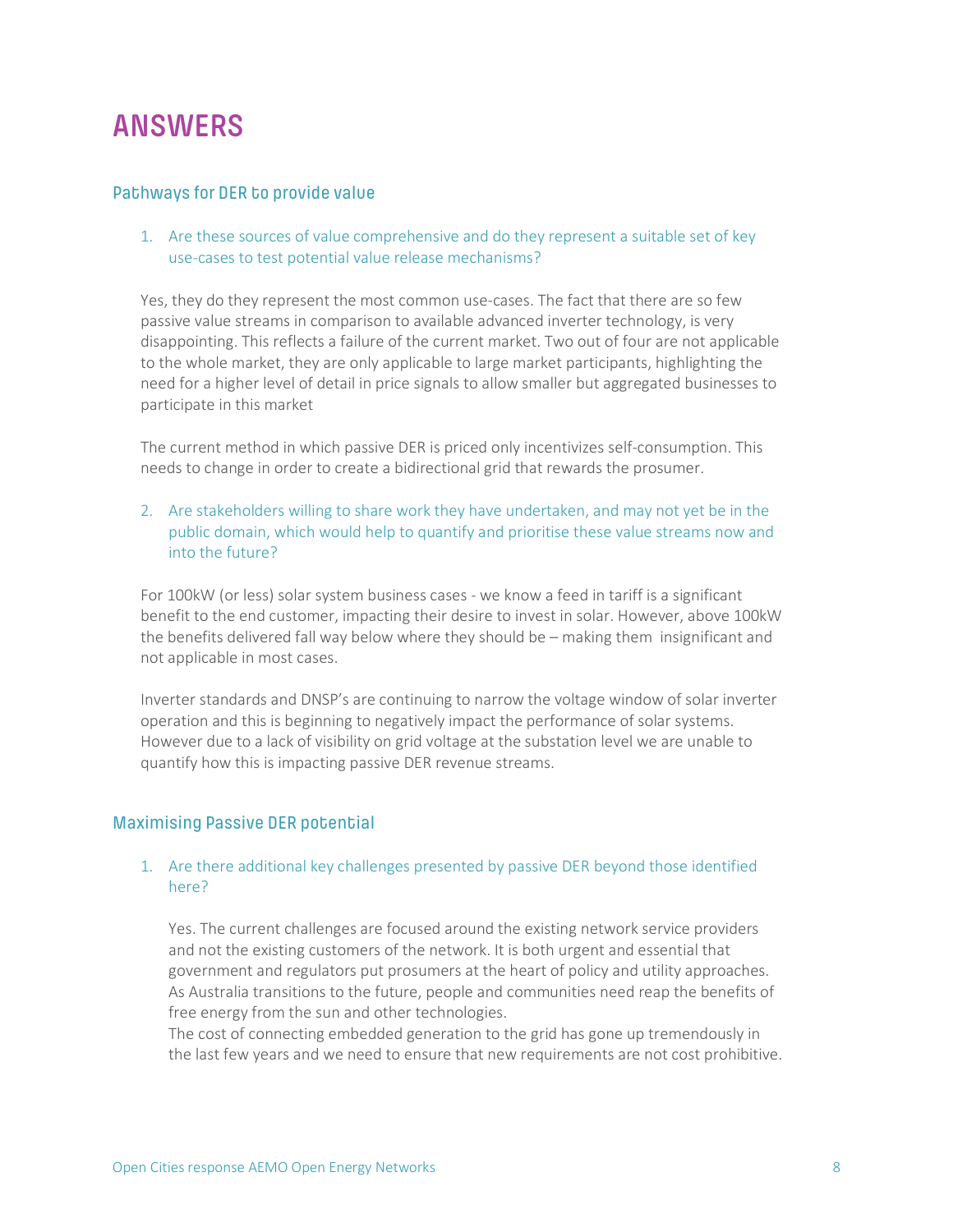#### 2. Is this an appropriate list of new capabilities and actions required to maximise network hosting potential for passive DER?

Yes. However, network modelling should include street transformer constraints not just zone substation constraints as is currently referred to in each DNSP's adequacy report.

In parallel to networks increasing their capabilities to better manage their responsibilities, there needs to be the capability of publishing and accessing a register of the actions that took place, similar to AEMO's settlements register. This will allow prosumers to better understand and evaluate passive and active DER revenue streams or revenue curtailment which will impact systems sold on PPAs.

#### 3. What other actions might need to be taken to maximise passive DER potential?

Figure 8 describes how prosumers could work with an IDSO to untap passive and active DER revenue streams. However, it will be important to keep in mind the different market segments that this applies to, such as HV customers, Large LV customers and Small LV customers, and how they currently participate in the market. Framing the discussion in this manner will help to keep it relevant to prosumers and DNSP's involved.

#### Maximising Active DER potential

1. Are these the key challenges presented by active DER?

Yes

2. Would resolution of the key impediments listed be sufficient to release the additional value available from active DER?

Yes

#### 3. What other actions might need to be taken to maximise active DER potential?

Reliable data streams from the different technologies being installed behind the meter or within an embedded network will help to increase the reliability of the planning and forecasting required by the DNSPs to participate in dynamic revenue agreements. It will also ensure innovation is curtailed off but enabled.

#### 4. What are the challenges in managing the new and emerging markets for DER?

Having effective competition and transparent price signals without an independent market operator is impossible. The current market failure to adapt to change and to stifle innovation and more cost-effective and sustainable solutions.

5. At what point is coordination of the Wholesale, FCAS and new markets for DER required?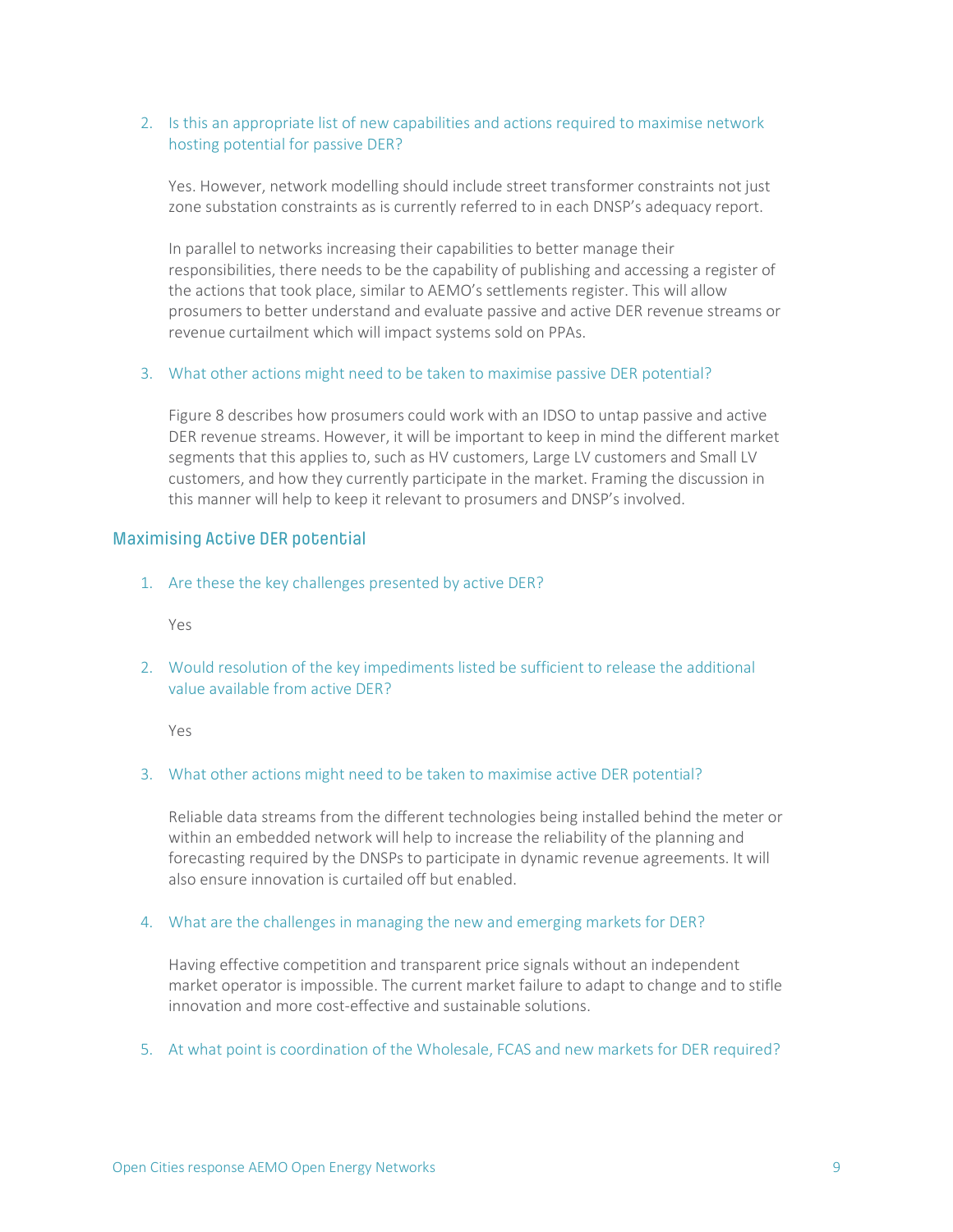Ideally this would be the role of the IDSO keeping in mind the principles listed on page 4 while understanding that Next-Gen utilities and their new networks and customers exist because of each other and not prioritizing the needs of one over the other.

Disaggregation of the value stack is influencing the development of local energy utilities and microgrids. There is a lack of coordination and transparency between participants that control access to value streams including DNSPs and retailers. This is constraining microgrids' delivery of full value to the network. Market Participants have the advantage because they can better access value. Most participants are too small so miss out on this value.

#### Frameworks for DER optimisation within distribution network limits

#### 1. How do aggregators best see themselves interfacing with the market?

Currently the only way to unlock active DER revenue streams is to create micro-grids. This allows businesses to fix wholesale costs of energy and power (from retailers and networks respectively). However, this limits DER opportunities to simply within the micro-grid. To unlock the value between street-to-street (s2s) or zone substation-to-zone substation (z2z), networks need to offer more dynamic pricing to aggregators who will be given negative and positive price signals to participate in different geographical areas of the network and state. This further emphasizes the importance of an independent DSO.

#### 2. Have the advantages and disadvantages of each model been appropriately described?

Yes, the advantages and disadvantages have been adequately described.

#### 3. Are there other reasons why any of these (or alternative) models should be preferred?

Open Cities believes an independent DSO is urgently needed – separate from AEMO and the distribution utility - to remove the conflicts of interest that exist and also play out in options 1 & 2. Model 3 does not have to be complex. Working with Open Cities and other Next-Gen infrastructure and service providers, there is an opportunity to improve and adapt current global best practice for Australia.

#### Immediate actions to improve DER coordination

4. Are these the right actions for the AEMO and Energy Networks Australia to consider improving the coordination of DER?

Yes

5. Are there other immediate actions that could be undertaken to aid the coordination of DER

See Recommendations above.